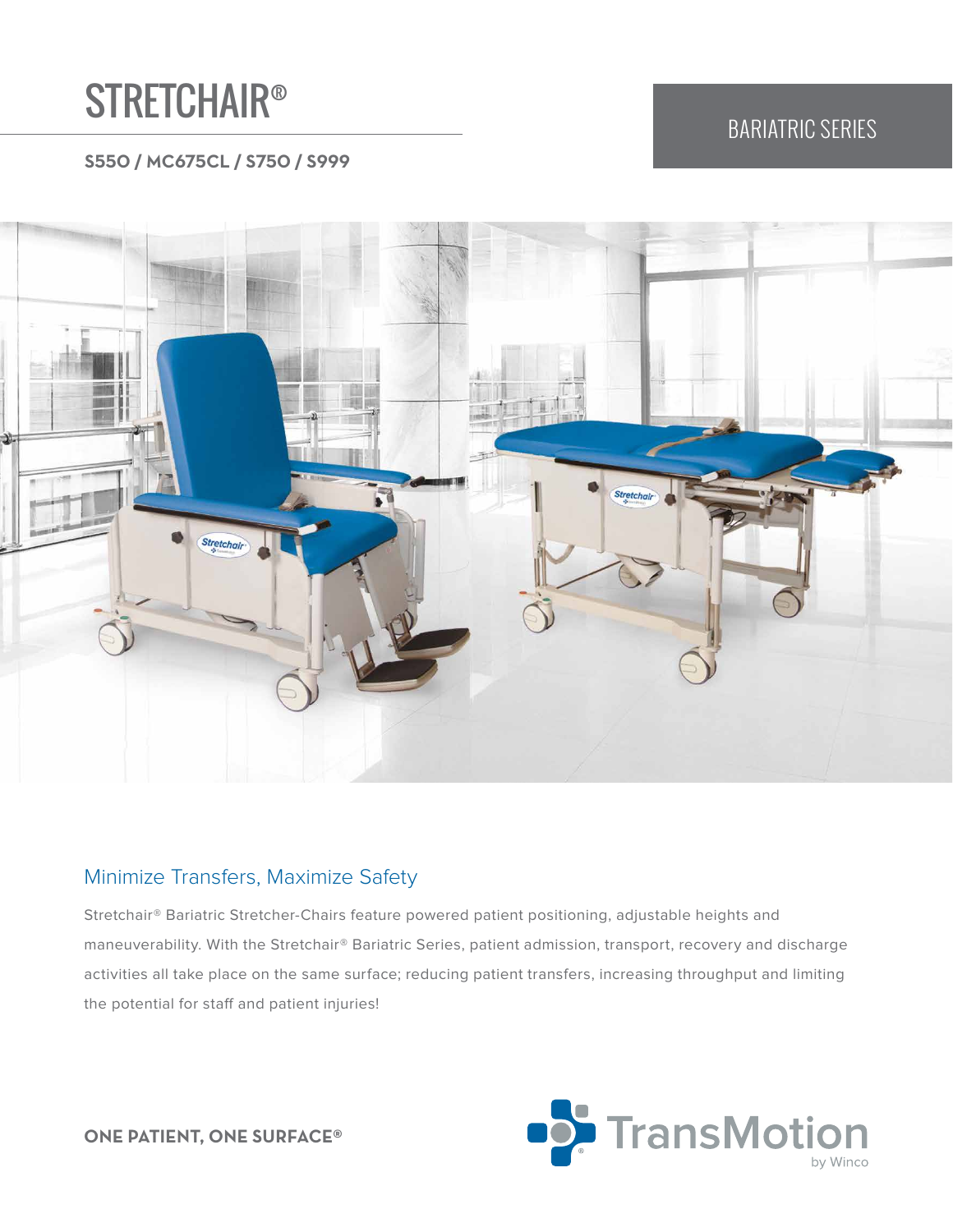# ANATOMY OF A STRETCHAIR®



#### EASILY CONVERTS FROM CHAIR TO STRETCHER



In the lay-flat stretcher position, the Stretchair® adjusts from 30" (76.2 cm) to 38" (96.5 cm). The adjustable padded armrests can be raised to act as a side-guard for enhanced patient safety, positioned to lay flush with the patient surface or removed entirely to enable patient transfers.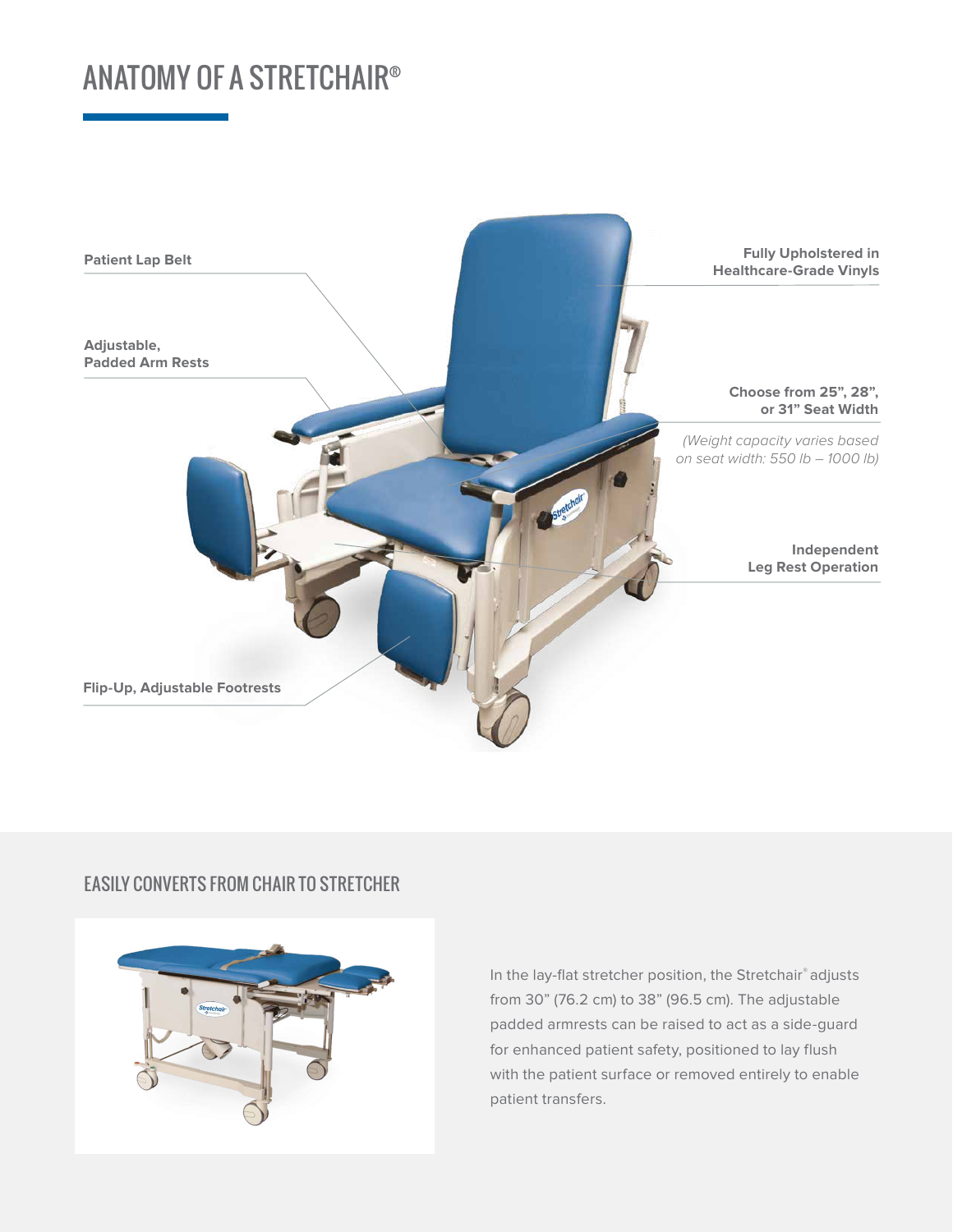



#### HANDHELD FOUR-BUTTON PENDANT



#### **Adjust height and backrest position with the push of a button.**

- Lay-flat stretcher position adjusts from 30"– 38" (76.2 – 96.5 cm).
- Powered vertical lift adjustments: Seat height ranges from 22"– 30" (55.8 – 76.2 cm).